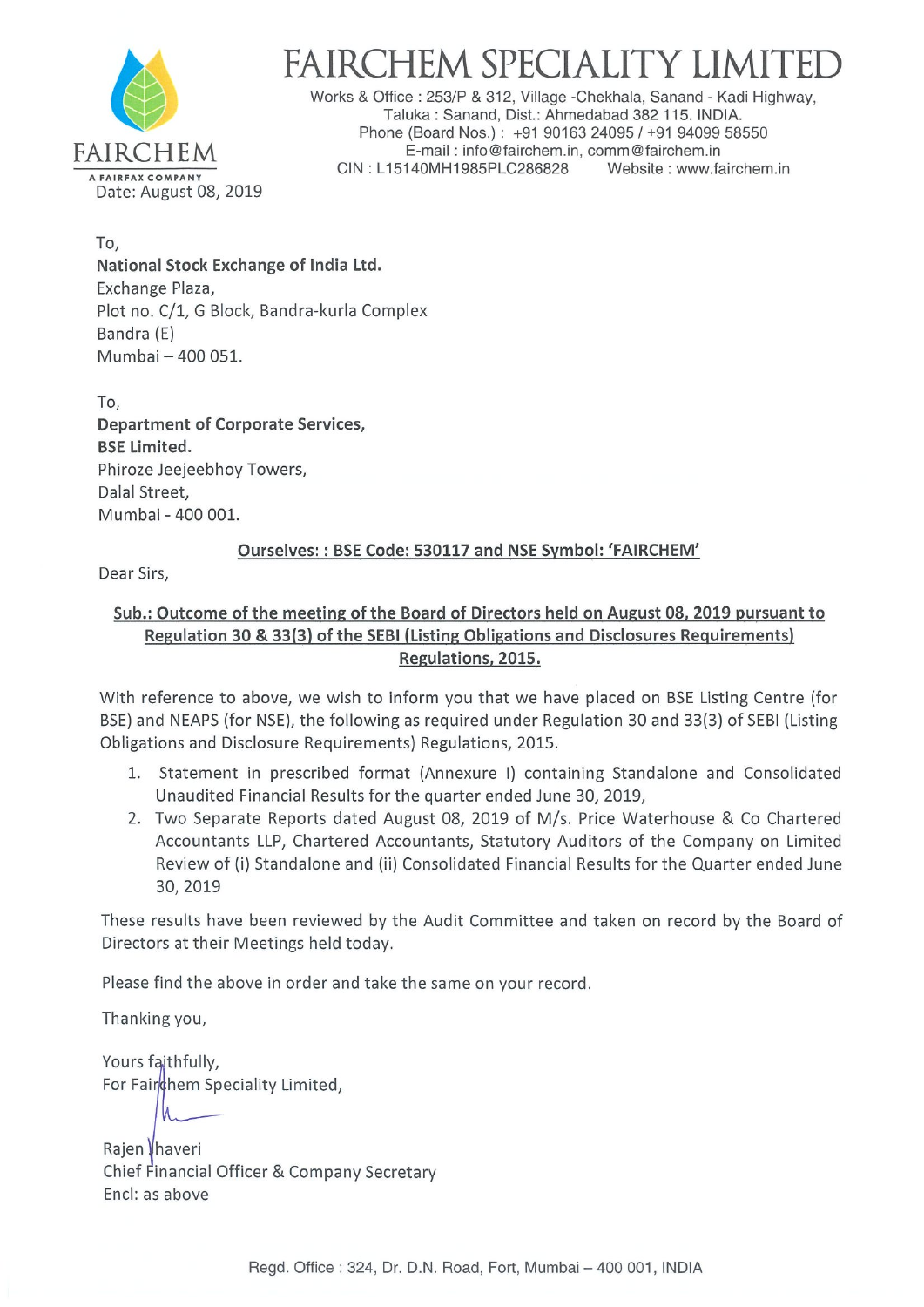

#### **FAIRCHEM SPECIALITY LIMITED**

## Regd. Office: 324, Dr. D.N. Road, Fort, Mumbal - 400001

Works & Office : 253/P & 312, Village Chekhala, Sanand - Kadi Highway, Taluka Sanand, Dist. Ahmedabad - 382 115, Gujarat, INDIA

Ph.: +91 90163 24095, +91 94099 58550, Email Id: cs@fairchem.in; info@fairchem.in; Website: www.fairchem.in

### CIN: L15140MH1985PLC286828

## STATEMENT OF UNAUDITED STANDALONE FINANCIAL RESULTS FOR THE QUARTER ENDED 30TH JUNE, 2019

|              |                                                                    |                      | (Rs. In Lakhs)                |             |                   |
|--------------|--------------------------------------------------------------------|----------------------|-------------------------------|-------------|-------------------|
|              |                                                                    | <b>Quarter ended</b> |                               |             | <b>Year ended</b> |
|              |                                                                    | 30-Jun-2019          | 31-Mar-2019                   | 30-Jun-2018 | 31-Mar-2019       |
|              |                                                                    | (Unaudited)          | (Unaudited)<br>(Refer Note 3) | (Unaudited) | (Audited)         |
| $\mathbf{I}$ | Income                                                             |                      |                               |             |                   |
|              | Revenue from Operations                                            | 7.121.62             | 5.906.51                      | 6.287.72    | 24,987,09         |
| $\mathbf{I}$ | Other Income                                                       | 10.79                | 0.97                          | 35.55       | 435.16            |
| Ш            | Total Income $(1 + II)$                                            | 7,132.41             | 5,907.48                      | 6,323.27    | 25,422.25         |
| <b>IV</b>    | <b>Expenses</b>                                                    |                      |                               |             |                   |
|              | Cost of materials consumed                                         | 4,385.40             | 4,440.75                      | 4,849.21    | 17,381.47         |
|              | Purchase of Stock-in-Trade                                         |                      | 15.08                         |             | 15.08             |
|              | Changes in Inventories of Finished Goods and Work-in-Progress      | 508.77               | (592.13)                      | (586.34)    | (868.92)          |
|              | <b>Excise Duty</b>                                                 |                      |                               |             |                   |
|              | Employee benefits expense                                          | 396.65               | 381.46                        | 383.56      | 1,517.38          |
|              | Finance costs                                                      | 142.14               | 141.03                        | 144.29      | 573.49            |
|              | Power and Fuel                                                     | 391.76               | 432.74                        | 439.24      | 1,744.07          |
|              | Depreclation and Amortisation expenses                             | 151.72               | 142.B6                        | 128.54      | 544.59            |
|              | Other Expenses                                                     | 411.14               | 481.B7                        | 321.11      | 1,593.08          |
|              | <b>Total expenses</b>                                              | 6,387.58             | 5,443,66                      | 5.679.61    | 22,500.24         |
| v            | Profit Before Tax (III - IV)                                       | 744.83               | 463.82                        | 643.66      | 2,922.01          |
| VI           | <b>Tax expense</b>                                                 |                      |                               |             |                   |
|              | <b>Current Tax</b>                                                 | 215.83               | 68.65                         | 171.47      | 586.93            |
|              | Deferred Tax                                                       | 16.17                | 79.42                         | 16.57       | 183.32            |
| VII          | Profit for the period after tax (V - VI)                           | 512.83               | 315.75                        | 455.62      | 2,151.76          |
| VIII         | Other Comprehensive Income (OCI)                                   | (2.71)               | (6.98)                        | (9.52)      | (20.92)           |
| IX           | Total Comprehensive Income (VII + VIII)                            | 510.12               | 308.77                        | 446.10      | 2,130.84          |
| x            | Paid - up Equity Share Capital (Face Value of Rs. 10/- each)       | 3,906.27             | 3,906.27                      | 3,760.98    | 3,906.27          |
| x1           | Earning Per Share (EPS) of Rs. 10/- each (Not annualised) (In Rs.) |                      |                               |             |                   |
|              | Basic                                                              | 1.31                 | 0.81                          | 1.17        | 5.51              |
|              | <b>Diluted</b>                                                     | 1.31                 | 0.81                          | 1.17        | 5.51              |

For and on behalf of the Board of Directors, For Fairchem Speciality Limited,

Nahoosh Jariwala<br>Managing Director<br>(DIN: 00012412)

Mahesh Bahari Managing Director<br>(DIN: 00051162)

Place : Mumbai Date: 8th August, 2019

OUSE & CO Chartered Accou OUSE & COMMERCIA ACCEPTED ACCEPT FRN 304026E/E-30009 \* Ahmedabad \* d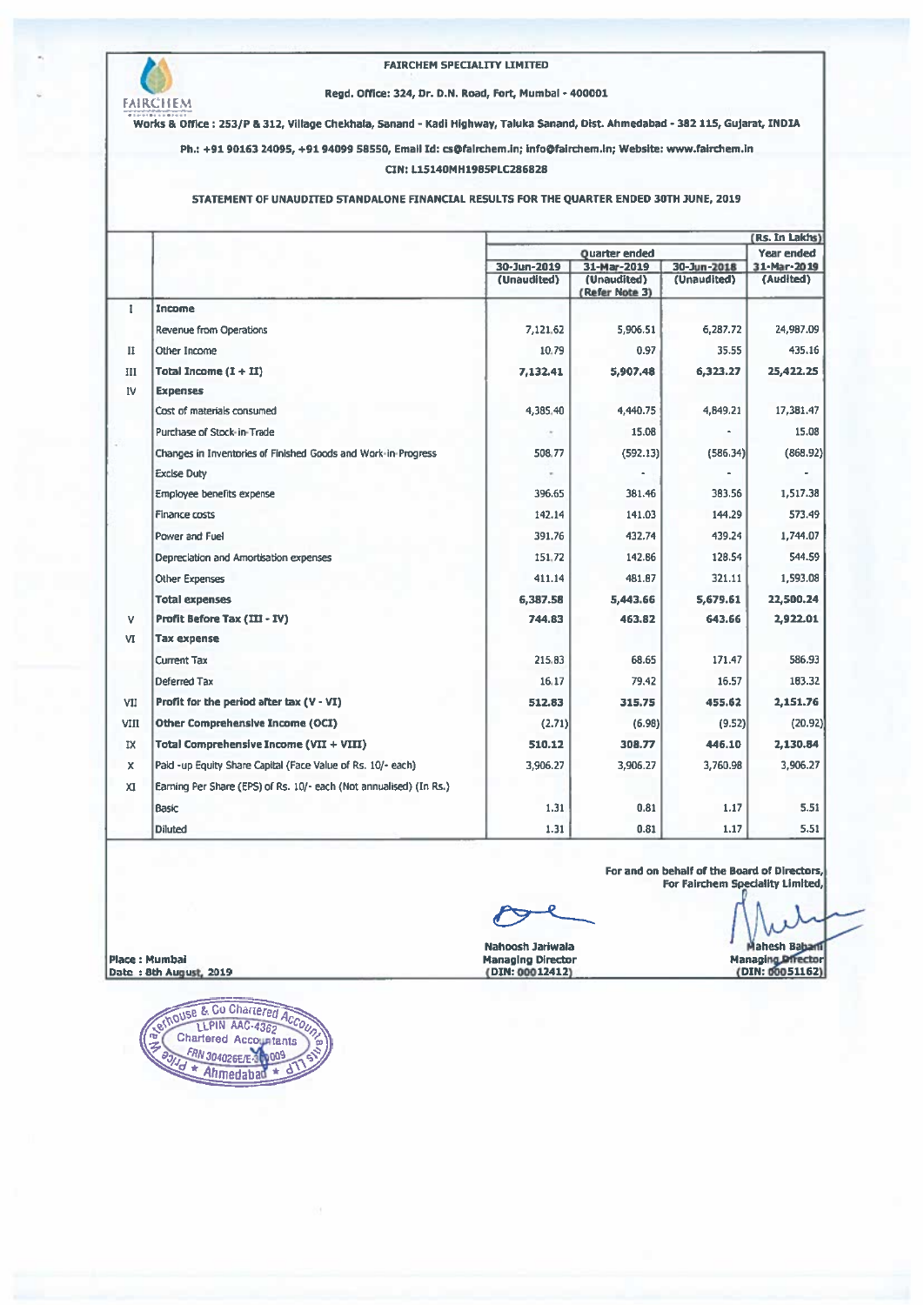#### Notes:

- The above standalone unaudited financial results as reviewed by Audit Committee are subsequently approved by the Board of Directors at  $1.$ their meeting held on 8<sup>th</sup> August, 2019. The Statutory Auditors have performed limited review of Company's standalone unaudited financial results for the quarter ended 30th June, 2019.
- The Company has adopted Ind AS 116 'Leases' w.e.f. 1<sup>st</sup> April, 2019. The adoption of this standard does not have any significant impact on  $\mathcal{D}$ the standalone Profit after tax for the quarter ended 30<sup>th</sup> June, 2019.
- The figures of the quarter ended 31<sup>st</sup> March, 2019 are the balancing figures between audited figures in respect of the full period of twelve 3. months ended as at 31<sup>4</sup> March, 2019 and the unaudited published year to date figures up to 31<sup>x</sup> December, 2018, being the date of the end of the third quarter of the financial year.
- Other Income for the year ended 31<sup>n</sup> March, 2019 includes dividend on equity shares received from Privi Organics India Ltd., a wholly owned  $4.$ subsidiary of the company, of Rs. 375.00 Lakhs;
- The Company is engaged in the business of manufacturing of speciality chemicals viz. Oleo Chemicals and Intermediate Neutraceuticals. As 5. such the company's business falls within a single business segment of Speciality Chemicals, in context of Ind AS 108 - Operating Segments.<br>The Board of Directors of the Company, in its meeting held on 22<sup>nd</sup> May, 2019, had
- 6. amalgamation ('the Scheme') amongst Fairchem Speciality Limited (FSL), Fairchem Organics Limited (FOL) and Privi Organics India Limited (POIL), two wholly owned subsidiaries of the Company and their respective shareholders for Demerger of FSL's undertaking carrying on speciality oleo chemicals and nutraceuticals business and vesting the same into FOL and Amalgamation of POIL, manufacturers of aroma chemicals, into and with FSL, under sections 230 to 232 read with section 66 and other applicable provisions of the Companies Act, 2013. The Company has filed with the stock exchanges an application under Regulation 37 of SEBI (LODR regulations), 2015 for approval of the said Scheme.
- $\mathcal{L}$ The figures for the previous period have been regrouped/ recast, wherever necessary, to make them comparable with the figures for the current period.
- Investors can view the unaudited standalone financial results of the company for the quarter ended 30th June, 2019 on the company's website 8. www.fairchem.in or on the website of the BSE www.bseindia.com or on the website of NSE www.nseindia.com.

For and on behalf of the Board of Directors. For, Fairchem Speciality Limited,

**Nahoosh Jariwala Managing Director**  $(DIN: 00012412)$ 

**Mahesh Rahani Managing Director**  $(DIN: 00051162)$ 

**Place: Mumbai** Date: 8<sup>th</sup> August, 2019

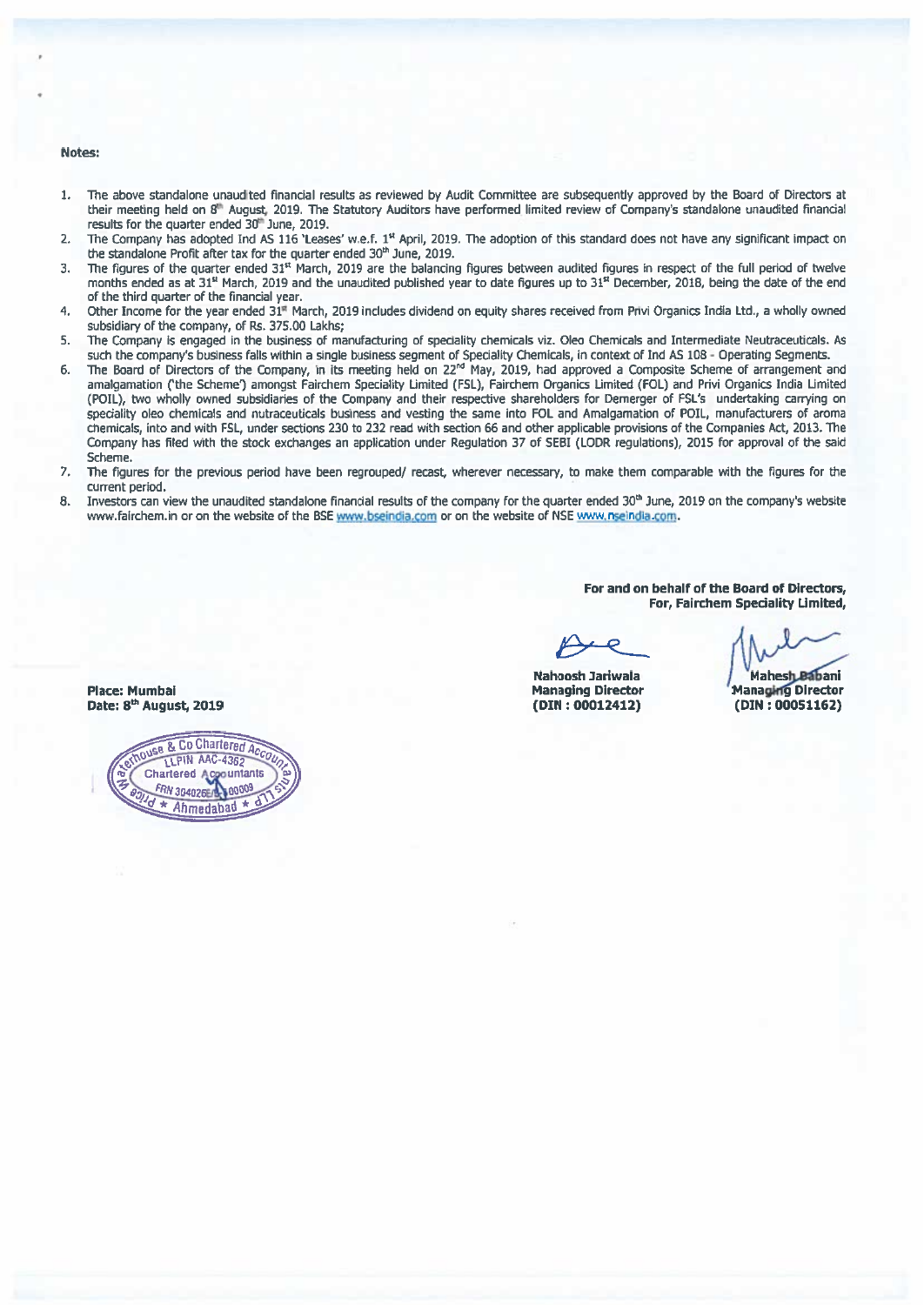## **Price Waterhouse & Co Chartered Accountants LLP**

The Board of Directors Fairchem Speciality Limited 324, Dr. D.N. Road, Fort, Mumbai - 400001

- 1. We have reviewed the unaudited standalone financial results of Fairchem Speciality Limited (the "Company") for the quarter ended June 30, 2019 which are included in the accompanying 'Statement of Unaudited Standalone Financial Results for the quarter ended June 30, 2019' (the "Statement"). The Statement has been prepared by the Company pursuant to Regulation 33 of the SEBI (Listing Obligations and Disclosure Requirements) Regulations, 2015 (the "Listing" Regulations, 2015"), which has been initialled by us for identification purposes. This Statement. which is the responsibility of the Company's Management and approved by the Board of Directors, has been prepared in accordance with the recognition and measurement principles laid down in Indian Accounting Standard 34 "Interim Financial Reporting" ("Ind AS 34"), prescribed under Section 133 of the Companies Act, 2013, and other accounting principles generally accepted in India. Our responsibility is to express a conclusion on the Statement based on our review.
- 2. We conducted our review in accordance with the Standard on Review Engagement (SRE) 2410, "Review of Interim Financial Information Performed by the Independent Auditor of the Entity' issued by the Institute of Chartered Accountants of India. This Standard requires that we plan and perform the review to obtain moderate assurance as to whether the Statement is free of material misstatement.
- 3. A review is limited primarily to inquiries of company personnel and analytical procedures applied to financial data and thus provides less assurance than an audit. We have not performed an audit and, accordingly, we do not express an audit opinion.
- 4. Based on our review conducted as above, nothing has come to our attention that causes us to believe that the Statement has not been prepared in all material respects in accordance with the recognition and measurement principles laid down in the aforesaid Indian Accounting Standard and other accounting principles generally accepted in India, and has not disclosed the information required to be disclosed in terms of Regulation 33 of the Listing Regulations, 2015 including the manner in which it is to be disclosed, or that it contains any material misstatement.

For Price Waterhouse & Co Chartered Accountants LLP Firm Registration Number: 304026E/E-300009

Privansku Gundana Partner Membership Number: 109553 VDIN:19109SS3AAAAAVS9S6

Place: Mumbai Date: August 8, 2019

Price Waterhouse & Co Chartered Accountants LLP, 1701, 17th Floor, Shapath V, Opp. Karnavati Club S G Highway, Ahmedabad - 380 051, Gujarat, India T: +91 (79) 3091 7000, F: +91 (79) 3091 7082

Registered office and Head office: Plot No. Y-14, Block EP, Sector V, Salt Lake Electronic Complex, Bidhan Nagar, Kolkata 700 091

Price Waterhouse & Co. (a Partnership Firm) converted Into Price Waterhouse & Co Chartered Accountants LLP (a Limited Liability Partnership with LLP identity no LLPIN AAC-4362) with effect from July 7, 2014. Post its conversion to Price Waterhouse & Co Chartered Accountants LLP, its ICAI registration number is<br>304026E/E-300009 (ICAI registration number before conversion was 304026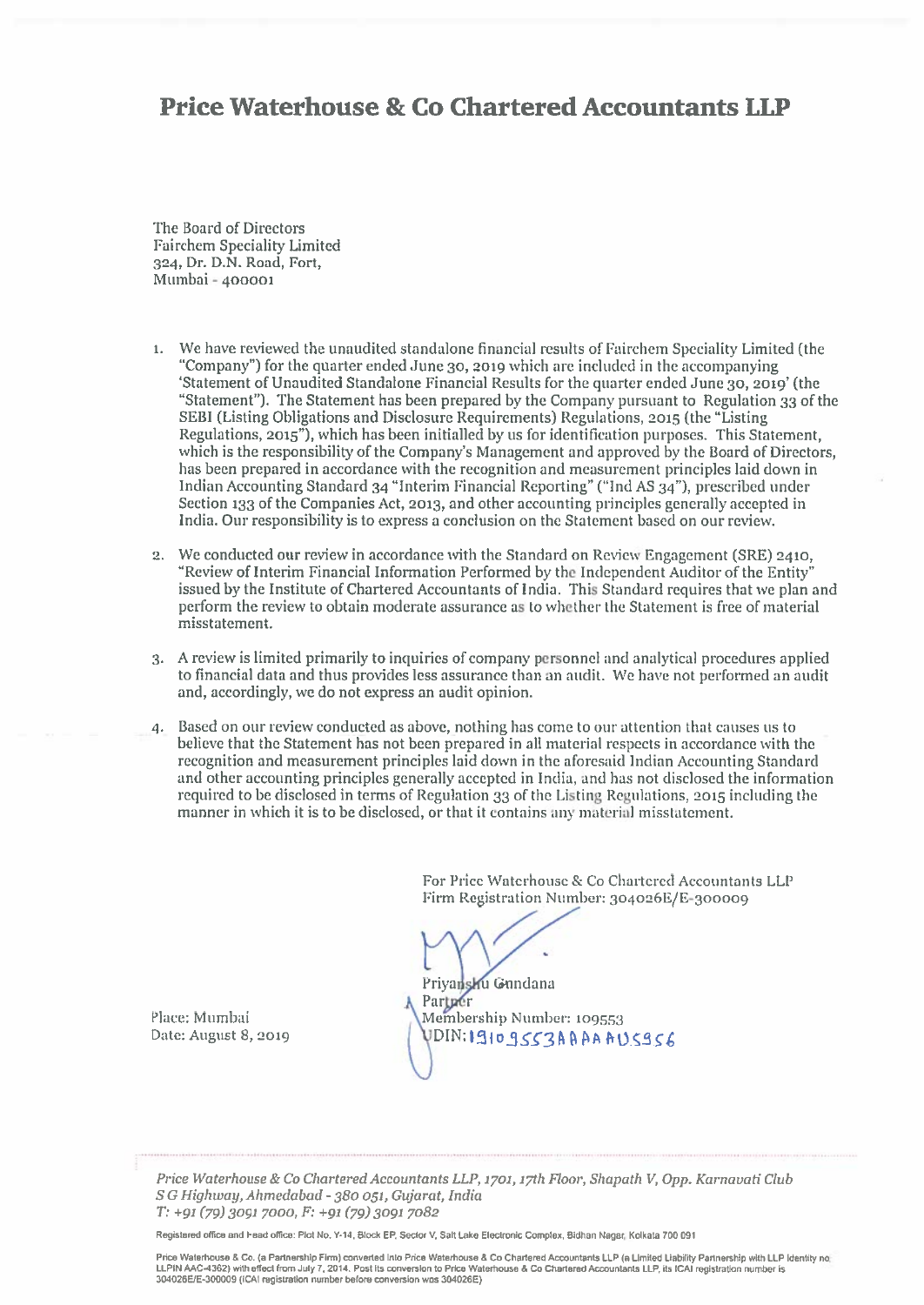

## FAIRCHEM SPECIALITY LIMITED

### Regd. Office: 324, Dr. D.N. Road, Fort, Mumbai - 400001

Works & Office: 253/P & 312, Village Chekhala, Sanand - Kadi Highway, Taluka Sanand, Dist. Ahmedabad - 382 115, Gujarat, INDIA

Ph.: +91 90163 24095, +91 94099 58550, Email Id: cs@fairchem.in; info@fairchem.in; Website: www.fairchem.in

## CIN: L15140MH1985PLC286828

## STATEMENT OF UNAUDITED CONSOLIDATED FINANCIAL RESULTS FOR THE QUARTER ENDED 30TH JUNE, 2019

|              |                                                                    | (Rs. In Lakhs)             |                               |             |             |  |
|--------------|--------------------------------------------------------------------|----------------------------|-------------------------------|-------------|-------------|--|
|              |                                                                    | <b>Quarter ended</b>       |                               |             | Year ended  |  |
|              |                                                                    | 30-Jun-2019<br>31-Mar-2019 |                               | 30-Jun-2018 | 31-Mar-2019 |  |
|              |                                                                    | (Unaudited)                | (Unaudited)<br>(Refer Note 3) | (Unaudited) | (Audited)   |  |
| 1            | <b>Income</b>                                                      |                            |                               |             |             |  |
|              | Revenue from Operations                                            | 45,219.53                  | 44,154.96                     | 23,893.44   | 1,34,104.13 |  |
| п            | Other Income                                                       | 452.07                     | 430.47                        | 51.85       | 570.08      |  |
| III          | Total Income $(1 + II)$                                            | 45,671.60                  | 44,585,43                     | 23,945.29   | 1,34,674.21 |  |
| IV           | <b>Expenses</b>                                                    |                            |                               |             |             |  |
|              | Cost of materials consumed                                         | 28,543.23                  | 26,606.19                     | 15,739.18   | 92,468.34   |  |
|              | Purchase of Stock-in-Trade                                         |                            | 15.08                         |             | 15.08       |  |
|              | Changes in Inventories of Finished Goods and Work-in-Progress      | (305.33)                   | (1.866.88)                    | (410.80)    | (9,795.16)  |  |
|              | Employee benefits expense                                          | 1,930.65                   | 2,214.72                      | 1,671.46    | 7,127.04    |  |
|              | Finance costs                                                      | 886.26                     | 1,016.57                      | 532.09      | 2,901.46    |  |
|              | Power and Fuel                                                     | 2,194.64                   | 1,946.10                      | 1,495.13    | 7,058.47    |  |
|              | Depreciation and Amortisation expenses                             | 1,439.19                   | 1,203.42                      | 1,143.09    | 4,685.40    |  |
|              | <b>Other Expenses</b>                                              | 5,273.42                   | 6,408.91                      | 2,220.39    | 15,962.38   |  |
|              | <b>Total expenses</b>                                              | 39,962.06                  | 37,544.11                     | 22.390.54   | 1,20,423.01 |  |
| v            | Profit Before Exception Item and Tax (III - IV)                    | 5.709.54                   | 7,041.32                      | 1,554.75    | 14,251.20   |  |
| ٧I           | <b>Exceptional Income/(Expenses) [Refer Note 7]</b>                |                            | 1,958.91                      | (6,950.42)  | 904.78      |  |
| VII          | Profit / (Loss) Before Tax [V + VI]                                | 5,709.54                   | 9,000.23                      | (5,395.67)  | 15,155.98   |  |
| VIII         | <b>Tax expense</b>                                                 |                            |                               |             |             |  |
|              | Current Tax                                                        | 1,747.02                   | 3,230.03                      | 219.48      | 5,029.49    |  |
|              | Tax adjustment of earlier year                                     |                            | 2.92                          |             | 16.13       |  |
|              | Deferred Tax                                                       | 294.01                     | 485.28                        | (2,156.35)  | 685.99      |  |
| IX           | Profit for the period after tax (VII - VIII)                       | 3,668.51                   | 5,282.00                      | (3.458.80)  | 9,424.37    |  |
| x            | <b>Other Comprehensive Income (OCI)</b>                            | (21.45)                    | (19.93)                       | 34.09       | (16.02)     |  |
| $\mathbf{x}$ | Total Comprehensive Income $(IX + X)$                              | 3,647.06                   | 5,262.07                      | (3,424.71)  | 9,408.35    |  |
| XII          | Paid -up Equity Share Capital (Face Value of Rs. 10/- each)        | 3,906.27                   | 3,906.27                      | 3,760.98    | 3,906.27    |  |
| XIII         | Earning Per Share (EPS) of Rs. 10/- each (Not annualised) (In Rs.) |                            |                               |             |             |  |
|              | <b>Basic</b>                                                       | 9.39                       | 13.52                         | (8.85)      | 24.13       |  |
|              | <b>Diluted</b>                                                     | 9.39                       | 13.52                         | (8.85)      | 24.13       |  |

For and on behalf of the Board of Directors, For Fairchem Speciality Limited,

Nahoosh Jariwala Managing Director<br>(DIN: 00012412)

**esh Babani** Managing Director

Place : Mumbai Date: 8th August, 2019

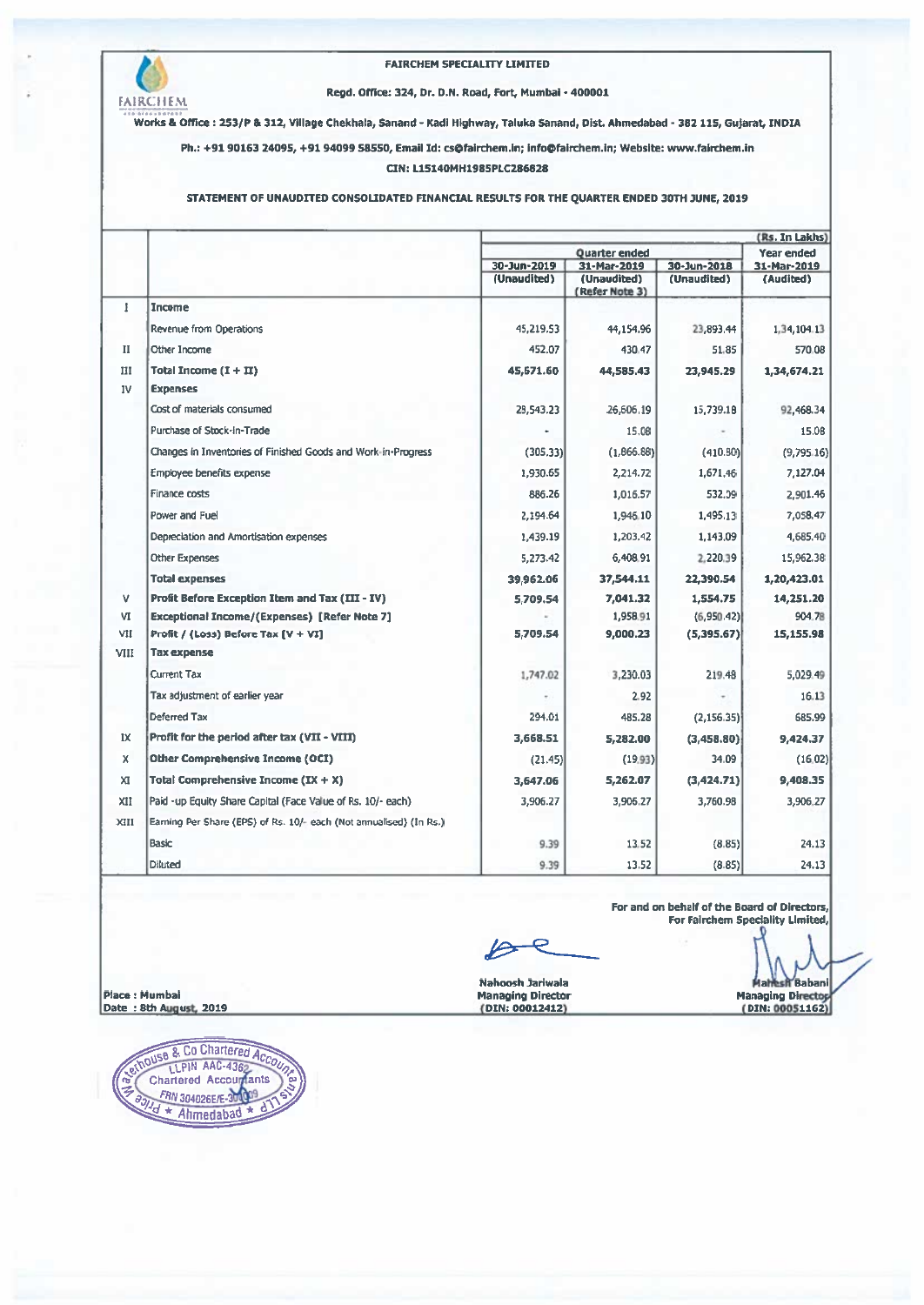## Notes:

- The above Consolidated financial results comprise the results of Fairchem Speciality Limited (the Holding Company), Privi Organics India 1. Limited (POIL) (Wholly owned Subsidiary Company), Privi Biotechnologies Private Limited (Wholly owned Subsidiary of POIL), Privi Organics USA Corporation (Wholly owned Subsidiary of POIL) and Fairchem Organics Limited (Wholly owned Subsidiary Company w.e.f. 27th March, 2019).
- The Company and its subsidiaries are engaged in the business of speciality chemicals viz. Oleo Chemicals and Intermediate Neutraceuticals  $\overline{2}$ . and Aroma chemicals. As such the company and its subsidiaries' business falls within a single business segment of Speciality Chemicals, in context of Ind AS 108 - Operating Segments.
- The figures of the quarter ended 31<sup>x</sup> March, 2019 are the balancing figures between audited figures in respect of the full period of twelve  $\mathcal{R}$ months ended on 31<sup>st</sup> March. 2019 and the unaudited published vear to date figures up to 31<sup>st</sup> December. 2018, being the date of the end of the third quarter of the financial year.
- The above consolidated unaudited financial results as reviewed by Audit Committee are subsequently approved by the Board of Directors at 4. their meeting held on 8<sup>th</sup> August, 2019. The Statutory Auditors have performed limited review of Company's consolidated unaudited financial results for the quarter ended 30th June, 2019.
- The Company and its subsidiaries have adopted Ind AS 116 'Leases' w.e.f. 1<sup>st</sup> April, 2019 using the modified retrospective approach. The 5. Company and its subsidiaries have applied the standard to its leases with the cumulative impact recognised on the date of initial application i.e., 1<sup>st</sup> April, 2019, Accodingly previous period information has not been restated. This has resulted, in case of POIL, in recognizing a right-ofuse assets of Rs. 893.41 Lakhs and a corresponding lease liability of Rs. 913.28 Lakhs. The difference of Rs. 12.92 Lakhs (net of deferred tax asset created for Rs. 6.95 Lakhs) has been adjusted to retained earnings as at 1<sup>st</sup> April, 2019. In the statement of profit and loss for the quarter ended 30th June, 2019, operating lease expenses which were recognized as other expenses in previous periods are now recognized as depreciation expense for the right-of-use asset and finance cost for interest on lease liability. The adoption of this standard does not have any significant impact on the consolidated Profit after tax for the quarter ended 30<sup>th</sup> June, 2019.
- The figures for the previous period have been regrouped/ recast, wherever necessary, to make them comparable with the figures for the 6. current period.
- $7.$ On 26<sup>th</sup> April, 2018 a major fire broke out at Privi Organics India Limited's (POIL) Unit 2 Plant located at MIDC Mahad. There has been loss to assets comprising of Inventories, Buildings, Plant and Machinery and other Fixed Assets etc. which were adequately insured including coverage towards loss of profit and replacement cost of fixed assets. As per POIL Management's best estimate, the book value of the assets lost due to fire including incidental cost and other expenses is Rs. 7,282.27 Lakhs for the year ended 31<sup>st</sup> March, 2019, which was debited to the statement of profit and loss and disclosed as an exceptional Item and netted off with insurance claim of Rs. 8,187.05 lakhs received from the insurance company, which has been recognised as per the requirement of the accounting standards. The final settlement is still pending with the insurance company.
- The Board of Directors of the Company, in its meeting held on 22<sup>nd</sup> May, 2019, had approved a Composite Scheme of arrangement and 8. amalgamation ('the Scheme') amongst Fairchem Speciality Limited (FSL), Fairchem Organics Limited (FOL) and Privi Organics India Limited (POIL), two wholly owned subsidiaries of the Company and their respective shareholders for Demerger of FSL's undertaking carrying on speciality oleo chemicals and nutraceuticals business and vesting the same into FOL and Amalgamation of POIL, manufacturers of aroma chemicals, into and with FSL, under sections 230 to 232 read with section 66 and other applicable provisions of the Companies Act, 2013. The Company has filed with the stock exchanges an application under Regulation 37 of SEBI (LODR regulations). 2015 for approval of the said Scheme.
- Summary of key standalone financial results are as follows. 9.

(Rs. In Lakhs)

| <b>Particulars</b>      |             | Year ended                    |             |             |
|-------------------------|-------------|-------------------------------|-------------|-------------|
|                         | 30-Jun-2019 | 31-Mar-2019                   | 30-Jun-2018 | 31-Mar-2019 |
|                         | (Unaudited) | (Unaudited)<br>(Refer note 3) | (Unaudited) | (Audited)   |
| Revenue from Operations | 7,121.62    | 5,906.51                      | 6,287.72    | 24,987.09   |
| Profit before tax       | 744.83      | 463.82                        | 643.66      | 2,922.01    |
| Profit after tax        | 512.83      | 315.75                        | 455.62      | 2,151.76    |

10. Investors can view the unaudited consolidated financial results of the company for the quarter ended 30<sup>th</sup> June, 2019 on the company's website www.fairchem.in or on the website of the BSE www.bseindia.com or on the website of NSE www.nseindia.com.

> For and on behalf of the Board of Directors, For, Fairchem Speciality Limited,

Nahoosh Jariwala **Managing Director**  $(DIN: 00012412)$ 

**Mahesh Bahard Managing Director** (DIN: 00051162)

**Place: Mumbai** Date: 8<sup>th</sup> August, 2019

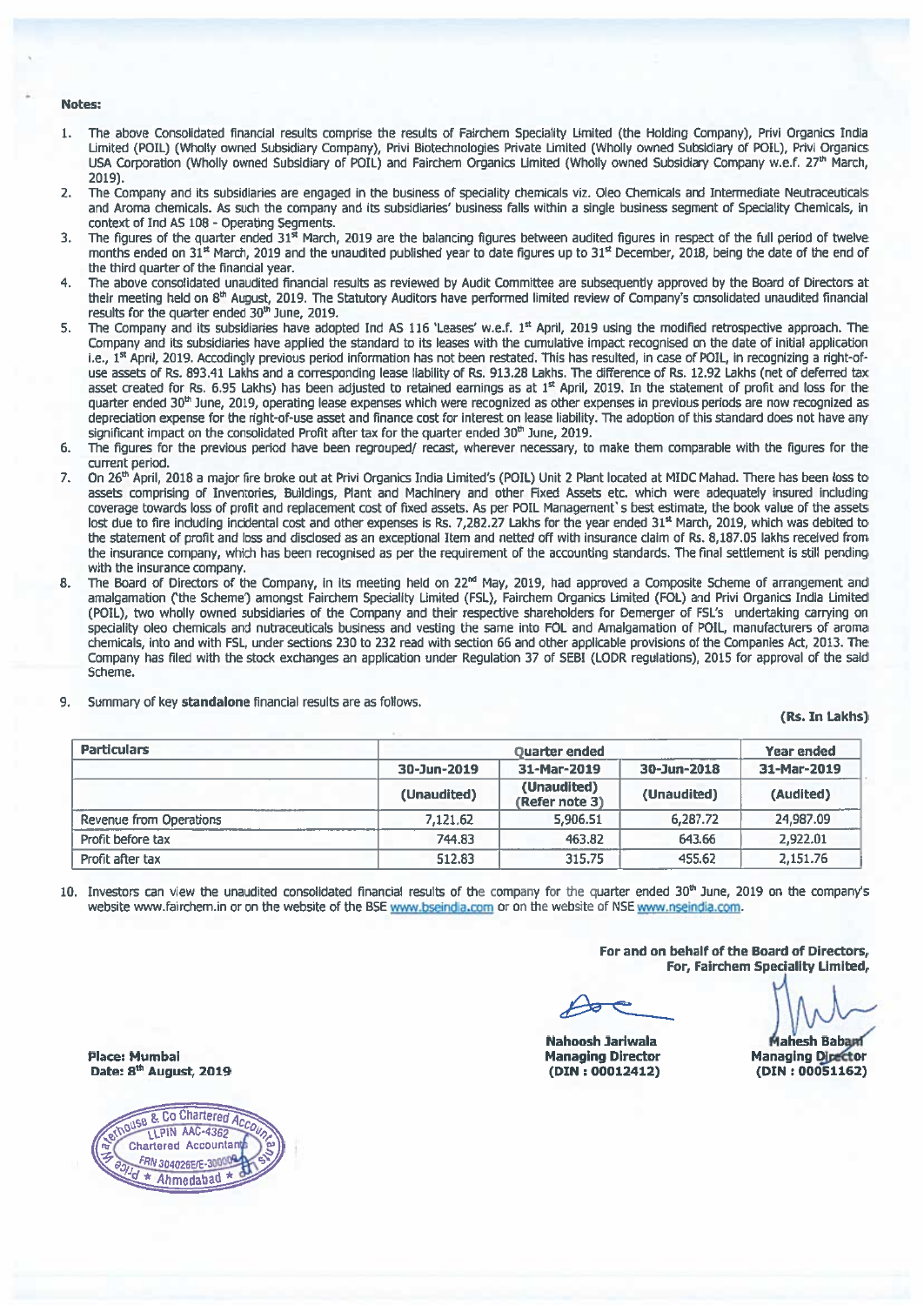# **Price Waterhouse & Co Chartered Accountants LLP**

The Board of Directors **Fairchem Speciality Limited** 324, Dr. D.N. Road, Fort, Mumbai - 400001

- We have reviewed the unaudited consolidated financial results of Fairchem Speciality Limited (the  $\mathbf{1}$ "Parent") and its subsidiaries (the parent and its subsidiaries hereinafter referred to as the "Group") [(refer Note 1 on the Statement)] for the quarter ended June 30, 2019 which are included in the accompanying 'Statement of Unaudited Consolidated Financial Results for the quarter ended June 30, 2019'] (the "Statement"). The Statement is being submitted by the Parent pursuant to the requirement of Regulation 33 of the SEBI (Listing Obligations and Disclosure Requirements) Regulations, 2015, as amended, which has been initialled by us for identification purposes.
- 2. This Statement, which is the responsibility of the Parent's Management and approved by the Parent's Board of Directors, has been prepared in accordance with the recognition and measurement principles laid down in Indian Accounting Standard 34 "Interim Financial Reporting" ("Ind AS 34"), prescribed under Section 133 of the Companies Act, 2013, and other accounting principles generally accepted in India. Our responsibility is to express a conclusion on the Statement based on our review.
- 3. We conducted our review of the Statement in accordance with the Standard on Review Engagements (SRE) 2410 "Review of Interim Financial Information Performed by the Independent Auditor of the Entity", issued by the Institute of Chartered Accountants of India. This Standard requires that we plan and perform the review to obtain moderate assurance as to whether the Statement is free of material misstatement. A review of interim financial information consists of making inquiries, primarily of persons responsible for financial and accounting matters, and applying analytical and other review procedures. A review is substantially less in scope than an audit conducted in accordance with Standards on Auditing and consequently does not enable us to obtain assurance that we would become aware of all significant matters that might be identified in an audit. Accordingly, we do not express an audit opinion.

We also performed procedures in accordance with the circular issued by the SEBI under Regulation 33 (8) of the SEBI (Listing Obligations and Disclosure Requirements) Regulations, 2015, as amended, to the extent applicable.

- 4. The Statement includes the results of the following entities:
	- Fairchem Speciality Limited (Parent Company)
	- Fairchem Organics Limited (Subsidiary Company)
	- Privi Organics India Limited (Subsidiary Company)
	- Privi Biotechnologies Private Ltd (Step down Subsidiary Company)
	- Privi Organics USA Corporation (Step down Subsidiary Company)



Price Waterhouse & Co Chartered Accountants LLP, 1701, 17th Floor, Shapath V, Opp. Karnavati Club S G Highway, Ahmedabad - 380 051, Gujarat, India T: +91 (79) 3091 7000, F: +91 (79) 3091 7082

Registered office and Head office: Plot No. Y-14, Block EP, Sector V, Salt Lake Electronic Complex, Bidhan Nagar, Kolkata 700 091

Price Waterhouse & Co. (a Partnershin Firm) converted into Price Waterhouse & Co Chartered Accountants LLP (a Limited Liability Partnership with LLP Identity no: The PROGRAM of the Contract of the Constantine intervention of the Waterhouse & Co Charlered Accountants LLP, its ICAI registration number is 304026E/E-300009 (ICAI registration number before conversion was 304026E)